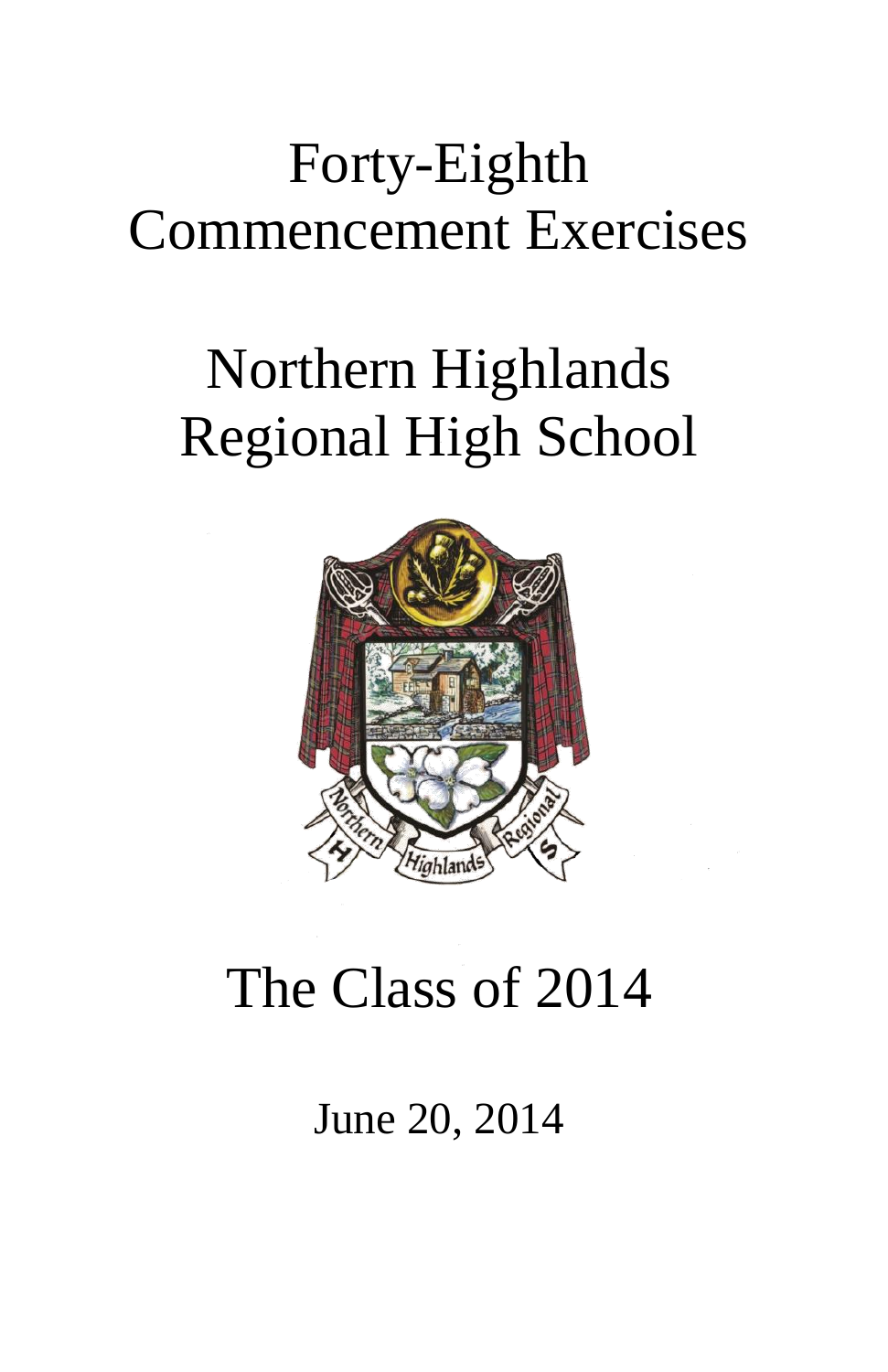|                                                    | Prelude  Symphonic Band/Wind Ensemble                                                   |  |
|----------------------------------------------------|-----------------------------------------------------------------------------------------|--|
|                                                    | Processional  Pomp and Circumstance #1<br>Symphonic Band/Wind Ensemble                  |  |
|                                                    |                                                                                         |  |
|                                                    | Welcome Justin De Paris, Class President                                                |  |
|                                                    |                                                                                         |  |
|                                                    | Presentation of Awards  Joseph J. Occhino, Principal                                    |  |
|                                                    | and Highlands Voices                                                                    |  |
|                                                    |                                                                                         |  |
|                                                    |                                                                                         |  |
|                                                    | Presentation of the Class of 2014John J. Keenan,<br>Superintendent                      |  |
|                                                    | Awarding of Diplomas  Barbara Garand, Board President<br>and Board of Education Members |  |
|                                                    |                                                                                         |  |
|                                                    | Northern Highlands Alma MaterHighlands Voices                                           |  |
|                                                    | <b>Symphonic Band/Wind Ensemble</b>                                                     |  |
| Class Advisors: Kerri Heinemann and Andrea Pascale |                                                                                         |  |

*Band Directors: Theodora Sotiropoulos and Tyler Adel Choir Director: Thomas Paster*

### **Bagpiper:** *Hans Cunningham*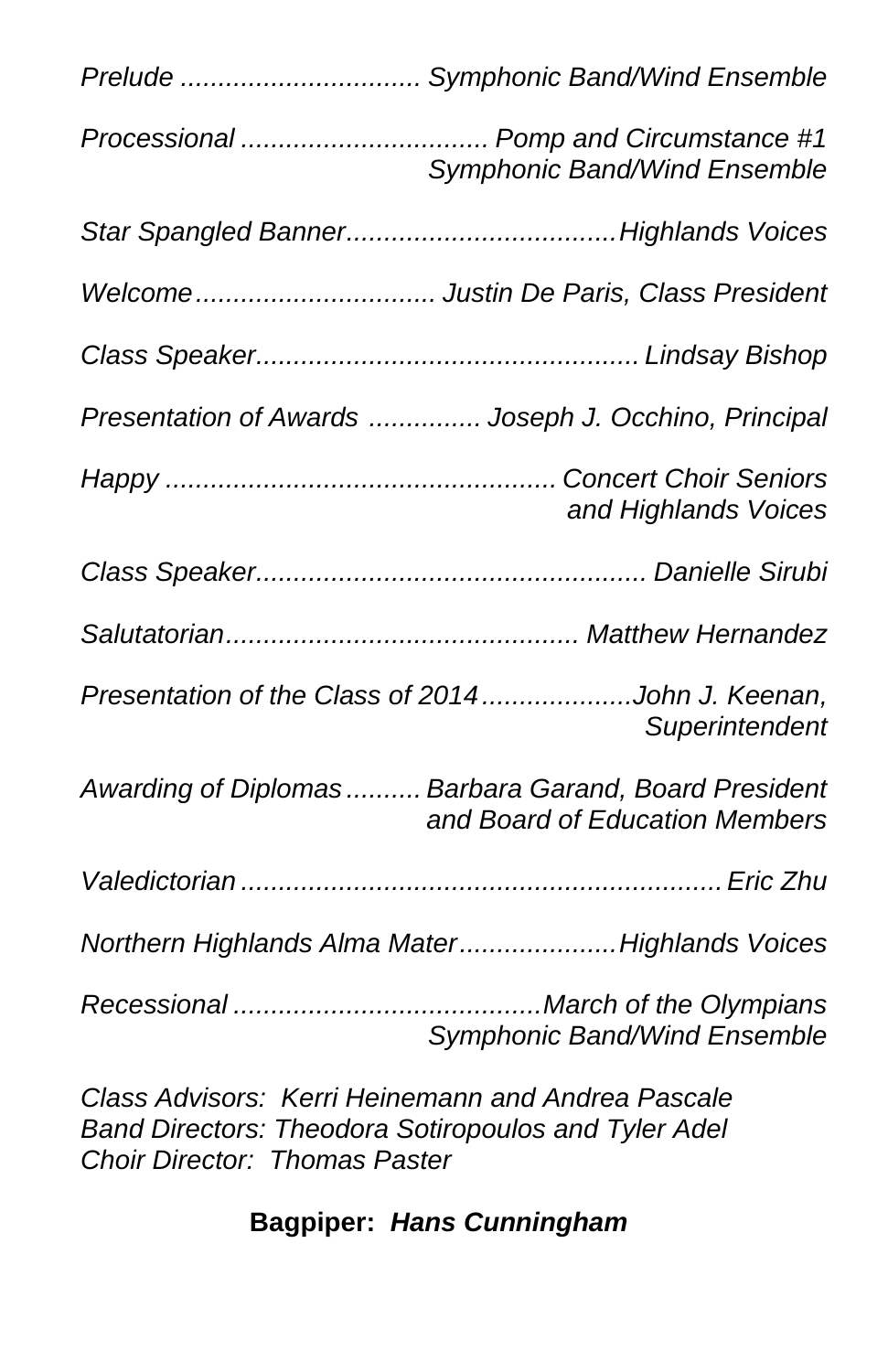### **Candidates for Graduation**

Alexa Abrams Rohan Ahluwalia Caroline M. Ahrens Sadie K. Alberti Jacob Michael Alleva Kira Feiyun Anderson Vincent M. Anelle Francesca Rain Arendt Shreyaa Arora Caitlyn Pauline Bach Eleni Maria Backos Paul Bang **\*** Miles Barber **\*** Daniel Thomas Barrack Jacquilin Marie Barrett Peter D. Barsamian Laura Cassandra Bemis Niharika Bhatia **\*** Puneet Kaur Binepal **\*** Lindsay Ann Bishop **\*** Cassandra A. Blomquist Olivia Laura Blute **\*** Ashley Shea Bologna Lance Bonpin Maya Borowczak **\*** Kylie Ann Bouregy **\*** Phillip J. Brooke Alex Reed Brover **\*** Robert James Brown Sasha Rose Brown Jesse Michael Cacace Blair Elizabeth Cagney Alexander Julian Capicchioni Raymond William Carlucci Eric Carminio Ruth Carroll Jason Casella Chelsea K. Castaneda \* John Michael Castiglia Amanda Alysson Castillo Mia Chavez

Lionel Anyu Chen Michelle Choe **\*** Erika M. Chong-Munoz **\*** Matthew John Clarke Adelina Colaku Colin M. Cole **\*** Darci Katarina Collins **\*** Ethan Jared Conklin Thomas Wesley Cosgriff III Danielle Madeleine Cote Meaghan Elizabeth Crabill **\*** Dylan Patrick Crean Natalie Anne Crudge Zachary Samuel Cylinder Joseph Babu Daniel Katelyn Patricia Davino Max Andrew DeCrosta Kali Leona Delia Kara Rose DeLorenzo Justin Michael DeParis Shawn Davis Diniz Max Everett Distler **\*** Samuel Frank Donato Michael Connor Doto Madison Paige Dunbar **\*** Joseph M. Durante Keri Ann Edmonds Gina Marie Enriquez Zachary Darren Eydenberg Madison Marie Facciola **\*** Alexandra Marie Feldsott Amanda Jill Fenenbock **\*** Nicole Elizabeth Feudi **\*** Landon Starr Feuerstein Kathryn Teresa Bean Ficca Schuyler Flaherty Samantha Victoria Frankel Samantha Christina Franzese Gianni Peter Frasco Sydney May Freedberg **\*** MacLaine Marlene Funsch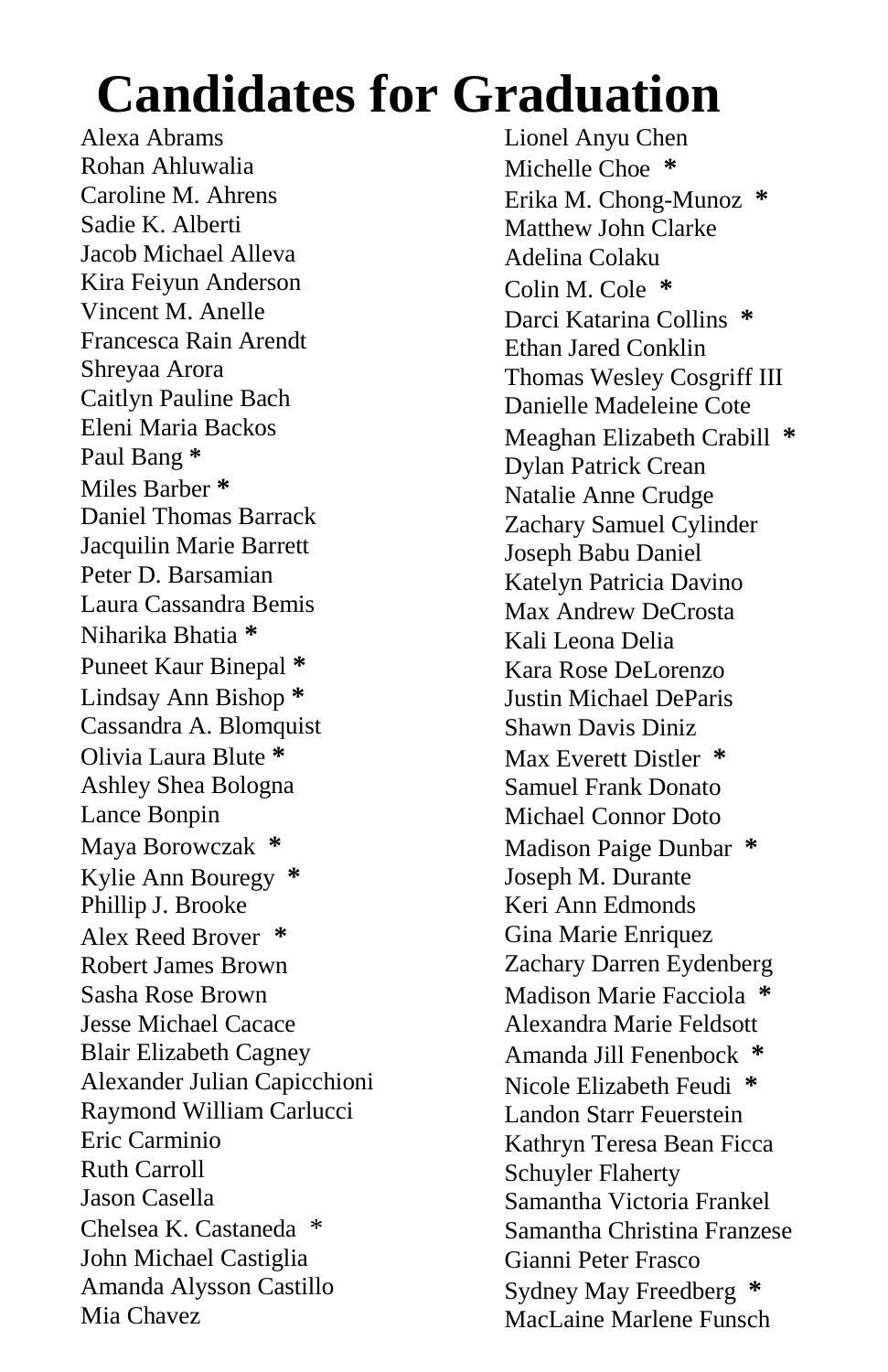Christina Marie Gallagher **\*** Elizabeth Marie Gallina **\*** David E. Galvin Jackson Terry Ganem Jessica Mae Gant Julianna Garber Gabriel Garcia Alexandra Mari Garrett Anthony James Genovesi Anthony Gentile William George Giarusso Alec P. Gillinder Gregory Keith Giovannoli Samantha Gotay Matthew Thomas Gramegna Alexander M. Greenbaum James Anthony Griffith Gabriella Rose Grippa Emily Eileen Guerra Geena Guido Derek James Hamilton Thomas C. Hanslin Sabrina Hansson Kelly Kincaid Hayward Madeline I. Heaney Alexander Joseph Heilman Faith Hemintakoon Matthew Ion Hernandez **\*** Michael Hillman Sergei Alex Hillman Robert Bradley Hinchen Sophia Lilliana Holmqvist **\*** Arlene Beatrice Howell Philip Hubelbank Rebecca Huerta Tyler J. Hurwitt Jared Vincent Ibelli Kyle Matthew Jacober Brian Kang **\*** Andreas M. Karsiotis Erica T. Kato Dovid Kaufman Spencer Eric Keller **\***

Sean Thomas Kelly Shannon L. Kelly Catherine Ann Kennedy Sohil Khanna **\*** Tala Khawam Haider J. Khokhar Tiffany Khorozian Andrew Y. Kim Byung Hun Kim **\*** Christine H. Kim **\*** Clara C. Kim Deborah Kim **\*** Rebecca Kim Seul Gi Kim Nicholas J. Knight Alexis Kronenberg Srisundesh Kodali **\*** Mikayla Koleff Madison May Kretzer Gabrielle Elise Lagana **\*** Erin N. LaRossa Anne Theresa LaSpina **\*** Brandon M. Latierno Nicole Kristen Lauricella **\*** Allison Caroline Lee **\*** Benjamin Hoyoung Lee **\*** Christopher Lee Erin Taylor Lee Victor Lee Felix Lekhner Paulina Elizabeth Lengel Anthony Andrew Leonardis Cynthia Nicole Lerch Julianne H. Leshinsky Sofia E. Licata **\*** Victoria Lipson Grant Hollis Loew Sydney Glenn Loew **\*** Cameron Ryan Lomuti Victor Joseph LoPiccolo **\*** Eric James Macksou d **\*** Matthew Rene Maghenzani **\*** Kendall Anne Magliato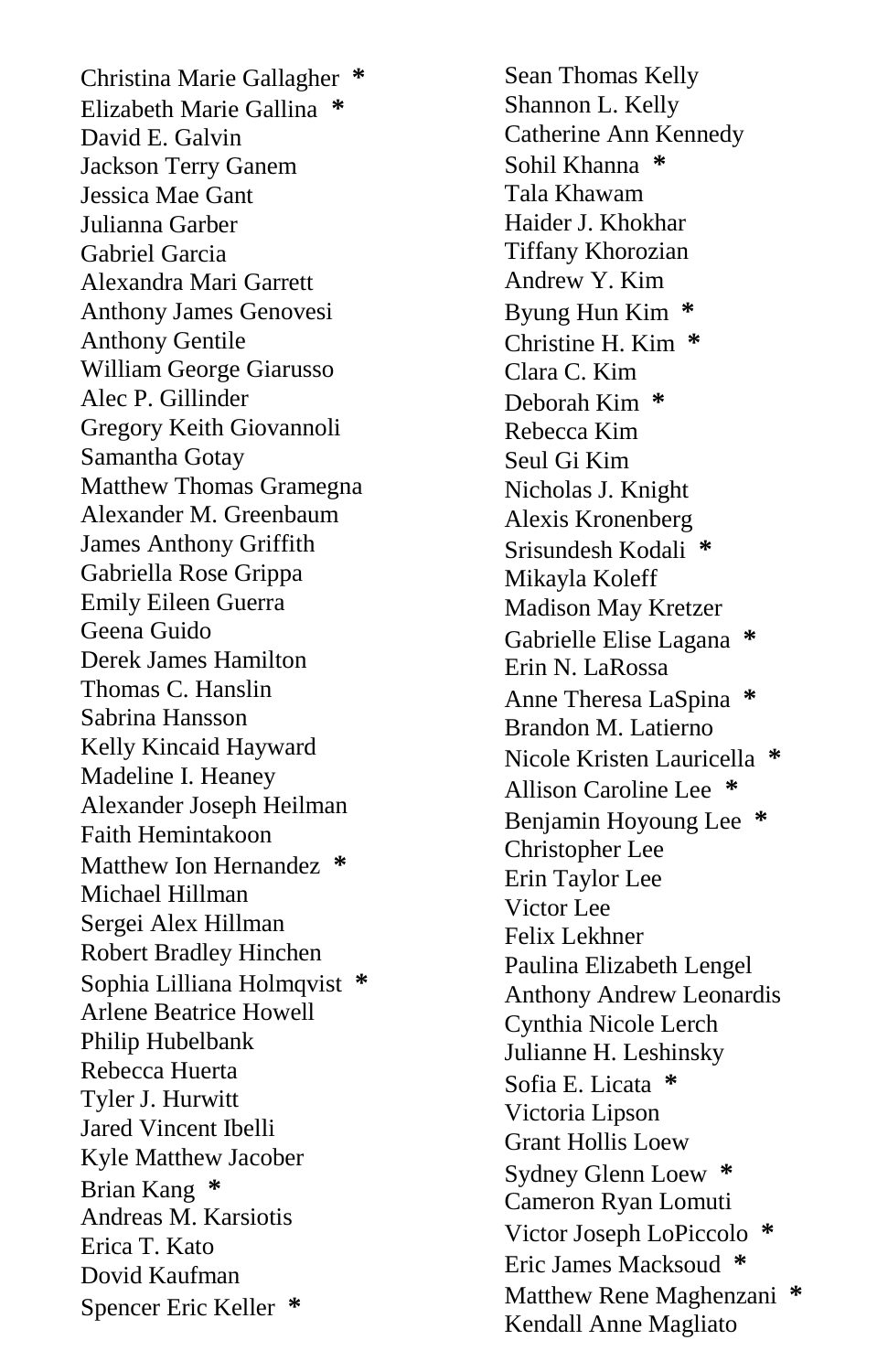Kuhan A. Mahendraraj Rudy U. Mamary Amanda Katherine Mamunes **\*** Alexa Michelle Markel Michael Arthur Marrone Jaiden E. Martin Jennifer Nicole Martin Kathryn Mason Vincent Patrick Masters Maryclare Mastriano **\*** Geneva Schaeffer Mateo Katie C. Mawe Emma Jane McCabe **\*** Leah Nicole McDonagh Dillon J. McGovern **\*** Jennifer McKeegan Christopher McLean Shannon Marie Meier **\*** Kelvin Melendez-Rivas Massimo Luigi Menazzi-Moretti George Olaf Merritt Vincent Messina Rebecca Marie Messinger Lauren Messler Jared Alec Mezzatesta **\*** Kiera Casey Miesner Nicole Marie Miko **\*** Seung Jun Min Karli Louise Montick **\*** Matthew David Moore Maxwell Louis Moscowitz Christopher Nardone Jennifer Natanzon Daniel Steven Nelson Jennifer Lynn Nonenmacher Maury W. Noun George Albert Noury Ryan James Novak Shaelynn Taylor Nuckel Lauren Ashley O'Keefe **\*** Alejandro Andres Onorato Maxine Natascha Osa Richard M. Pagano

Asimina K. Pagonas James Park **\*** Zoe Rose Peck Luke Robert Pfund Samantha Lee Pignatelli Michael James Portanova Cal S. Portnoy **\*** Yash Rao **\*** Conor M. Reeves Violet Reinke Anna Lee Richard Lauren Nicole Richardson Alexander Jordan Richin Krista Anne Ricke Zoé Alanna Riecker Juliet Katherine Rinaldi Brittany Anne T. Rios **\*** Jennifer Michelle T. Rios Kathryn Roberts Kyle Jerome Rocovich Marcela Rodriguez **\*** Alexis Leigh Romano **\*** Holden Scott Rosen Grupp **\*** Shannon Michelle Rossi Kalvis Raimonds Roze Robert Cameron Russell Alexandra Nicole Russo Carlo Jose Russo Molly Elizabeth Ryan Summer Sanchez Ayaka Sano Jennifer Lynn Sayre Lily Morgan Scanzillo Alana Dorothea Schauer Dylan Louis Schick **\*** Corey Evan Schlanger Zachary Ryan Schoem Alyson Margaret Schwartz **\*** Matthew Alexander Scotti Serena Elizabeth Shammas Clare Ann Shea **\*** Monica Alina Shea **\*** Alexandra Linden Shell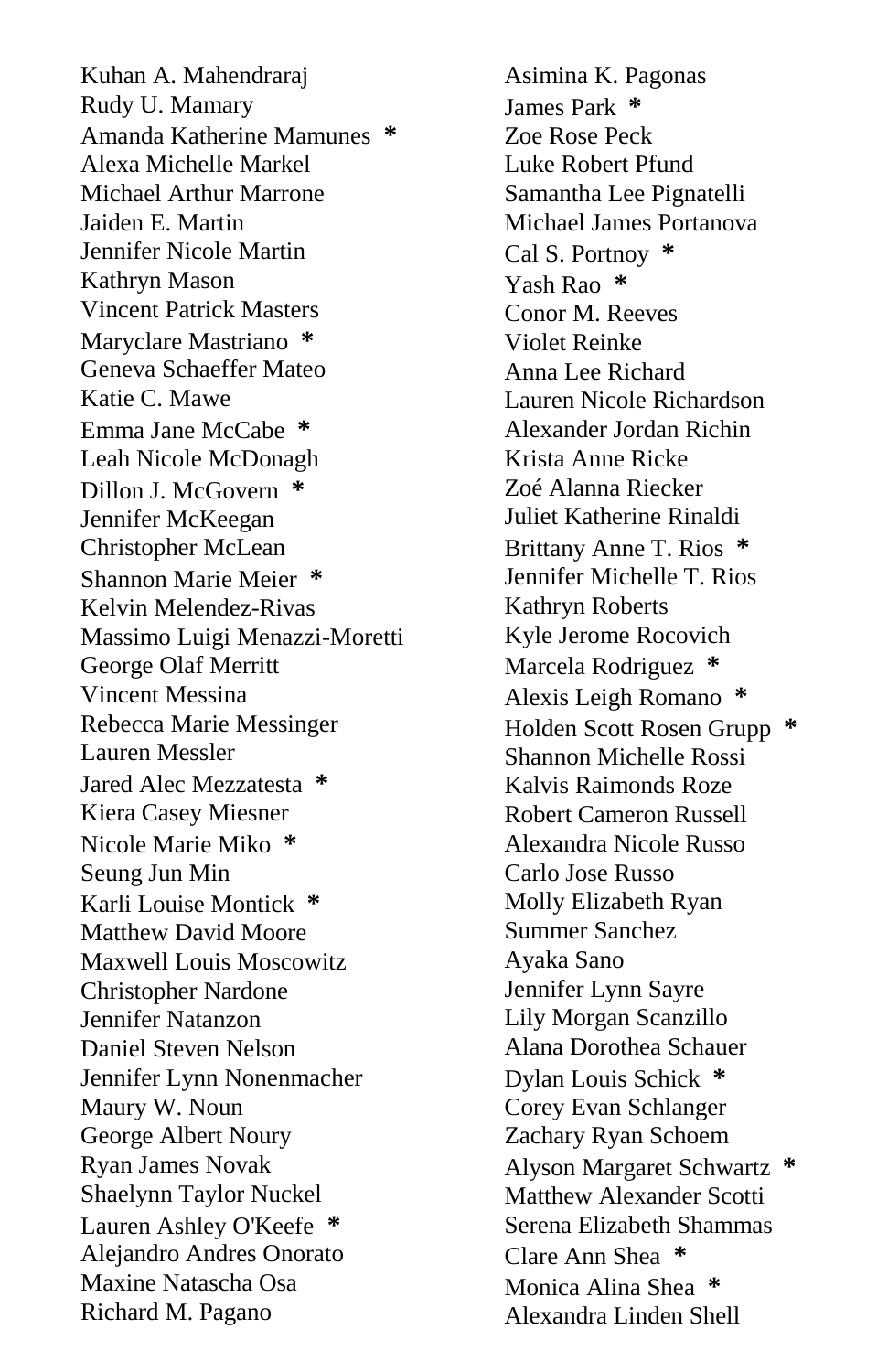Cindy X. Shen Amy Yegyu Shin **\*** Heeung Shin Lindsey Morgan Shrout **\*** Cameron Simcox **\*** Edward James Simendinger **\*** Elizabeth K. Simon Kevin Matthew Simpson **\*** Danielle M. Sirubi Linnea Catherine Smith Perry M. Smith Natalie Solis Ramos Talia Rose Soto Nicolette Ann Spaccavento **\*** Tiffany Emma Simone Spiegel Jennifer Steiger \* Andrew C. Strakhman Matthew J. Sullivan Nicholas A. Summa Luke Alexander William Sutcliffe Jakub Tamulewicz Danielle Anne Tantillo **\*** Baldassare Taormina Emily Rose Tatosian Camille Taveras Allen Hacho Temiz Sara Grace Thea Arek Ryan Tirtirian Kelly Marie Tischbein Jamie Lauren Tofano Ryan Douglas Topken Paulina Natalia Tracz Patrick J. Trainor Rebecca Dylan Trattner **\*** Tyler J. Trent Jesse Eric Troyanovski Jonathan Andersen Twombly Emily Erin Tyler Rebecca M. Vallese Alexander Michael Vallorosi Daniel Felipe Vasquez Nora Elisabeth Verhoff Sean Dominic Verillo **\***

Matthew Phillip Vogel **\*** Alexander J. Wachino **\*** Geraldy V. Wagner Thilan D. Waharaka Briana Nerise Walters Moise Andrew Walters Brianna L. Weck Christina Nicole Weingroff Carly S. Weinstein John Wendeborn Sarah Joanna Westbrook **\*** Kyle H. Wilczynski Patricia Grace Wilson **\*** Andrew N. Wise Rebecca G. Wolf Titus G. Wouda Kuipers Brandon I. Wright Gavin Gao-Wei Wu Esther Yang **\*** Kara Elizabeth Yevchak Yochevet Meesun Yoo **\*** HaeSung Yoon James Yoon William Minwoo Youm Eun Jung Yu Cassie Lyn Zalarick James M. Zanone Eric Y. Zhu **\***

#### *\*National Honor Society*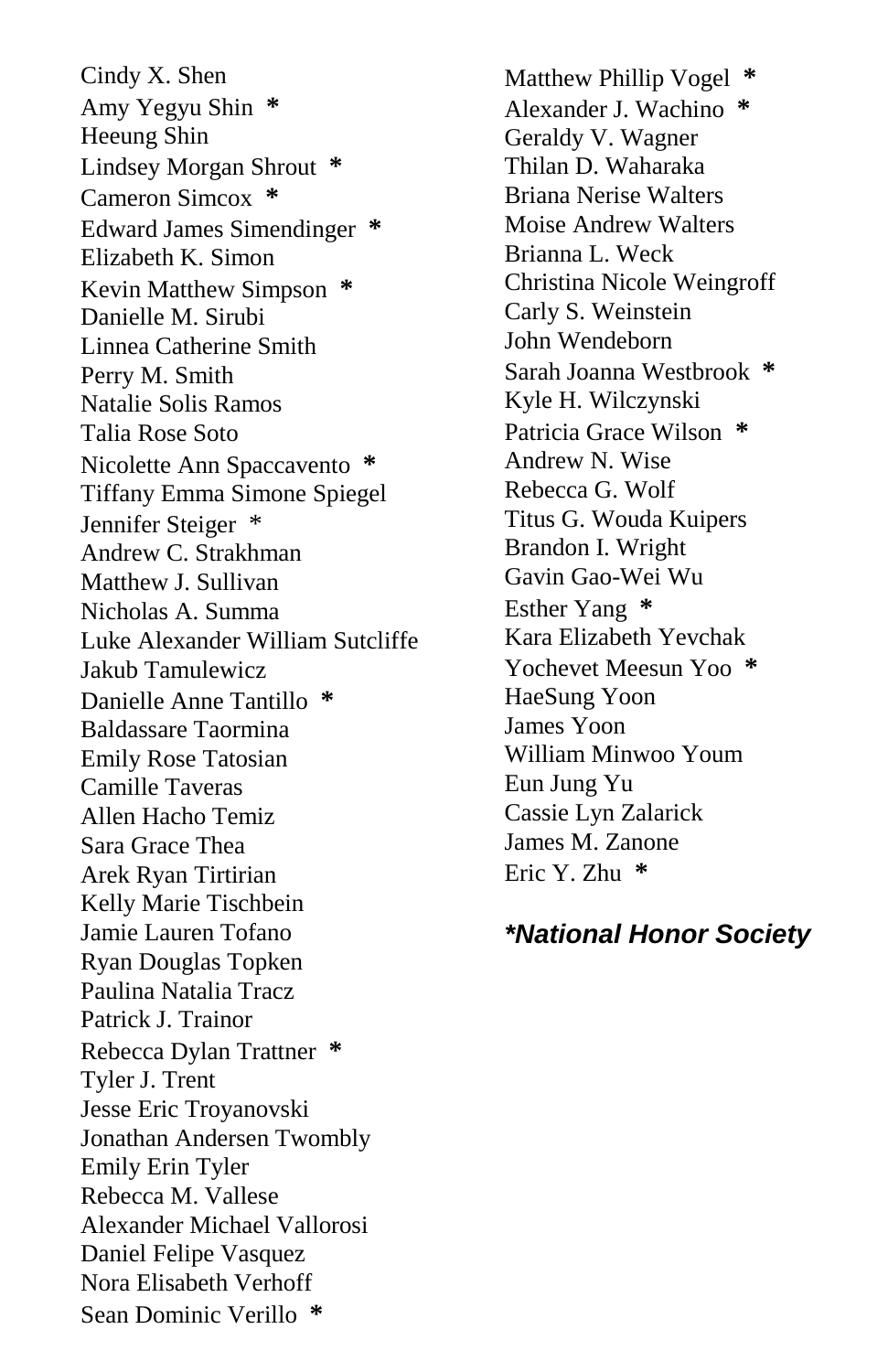### Senior Awards

# Northern Highlands Regional High School



### The Class of 2014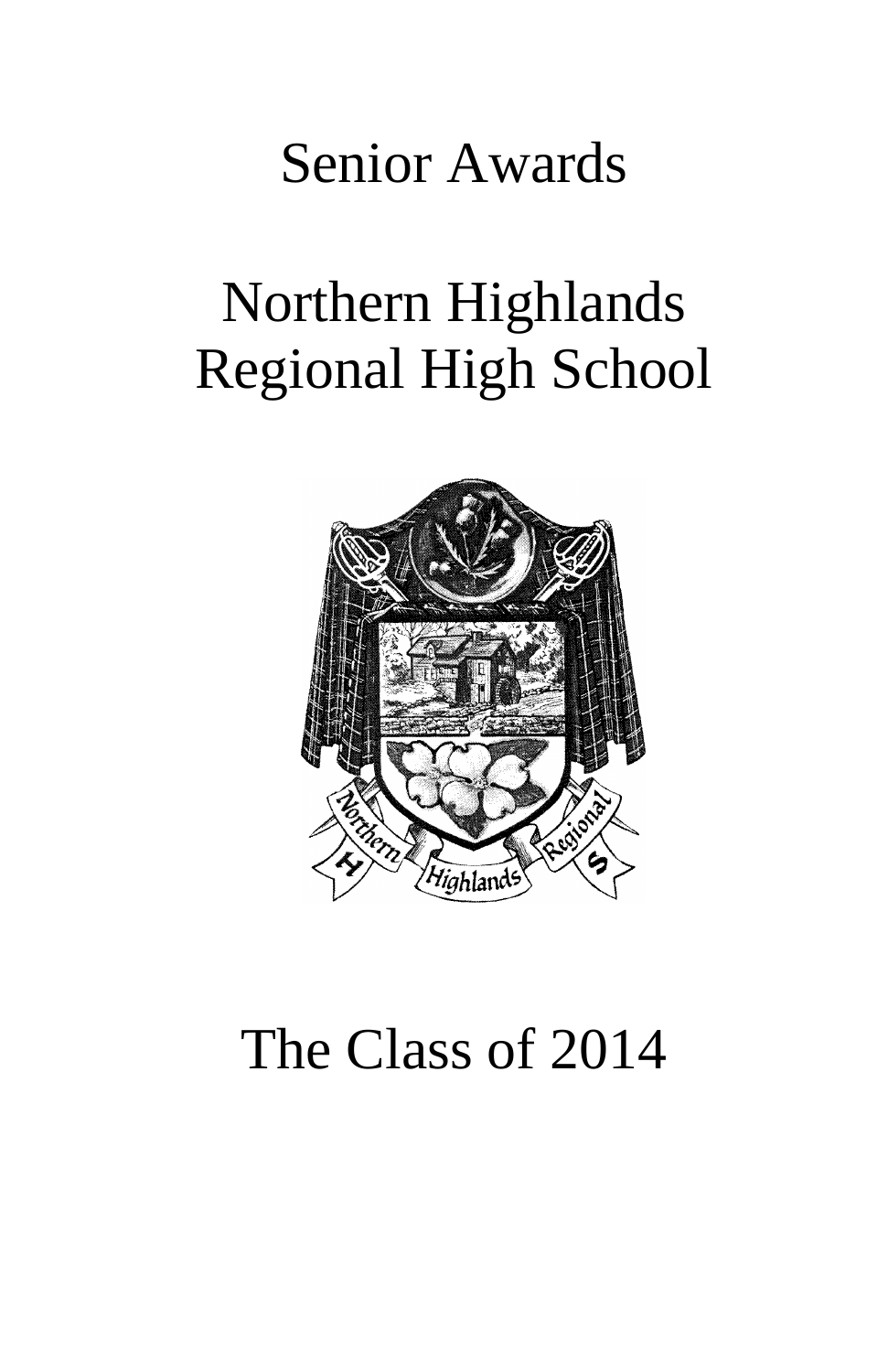#### **Class of 2014 – Senior Awards**

#### **Valedictorian** .................................................................................... Eric Zhu

**Salutatorian** ....................................................................Matthew Hernandez

#### **Northern Highlands Distinguished Service Award**

| Olivia Blute | Meaghan Crabill       | Max Distler |
|--------------|-----------------------|-------------|
| Emma McCabe  | Nicolette Spaccavento |             |

**Principal's Award for Four Years of Perfect Attendance**

Zachary Cylinder Lauren Richardson James Griffith Zoé Riecker

Shannon Meier Molly Ryan

*The following awards were presented at our Senior Awards Ceremony on June 5, 2014*

**National Merit Finalists**.................................................Matthew Hernandez ...........................................................................................................Eric Zhu **National Merit Winner** ..................................................Matthew Hernandez *National Merit Finalists have gone through a rigorous process to achieve this outstanding honor. Juniors named National Merit Semi-finalists earned a selection index score of 222 or higher on the PSAT, providing the opportunity to compete for Finalist standing and Merit Scholarship awards. In February 2014, Semi-finalists who met academic and other requirements set by the National Merit Corporation became Finalists, who, based on their abilities, skills, and accomplishments, competed for National Merit scholarships*.

| Awarded for excellence in Art.       |  |
|--------------------------------------|--|
| Awarded for excellence in Business.  |  |
| Awarded for excellence in Marketing. |  |
| Awarded for excellence in French.    |  |
| Awarded for excellence in Spanish.   |  |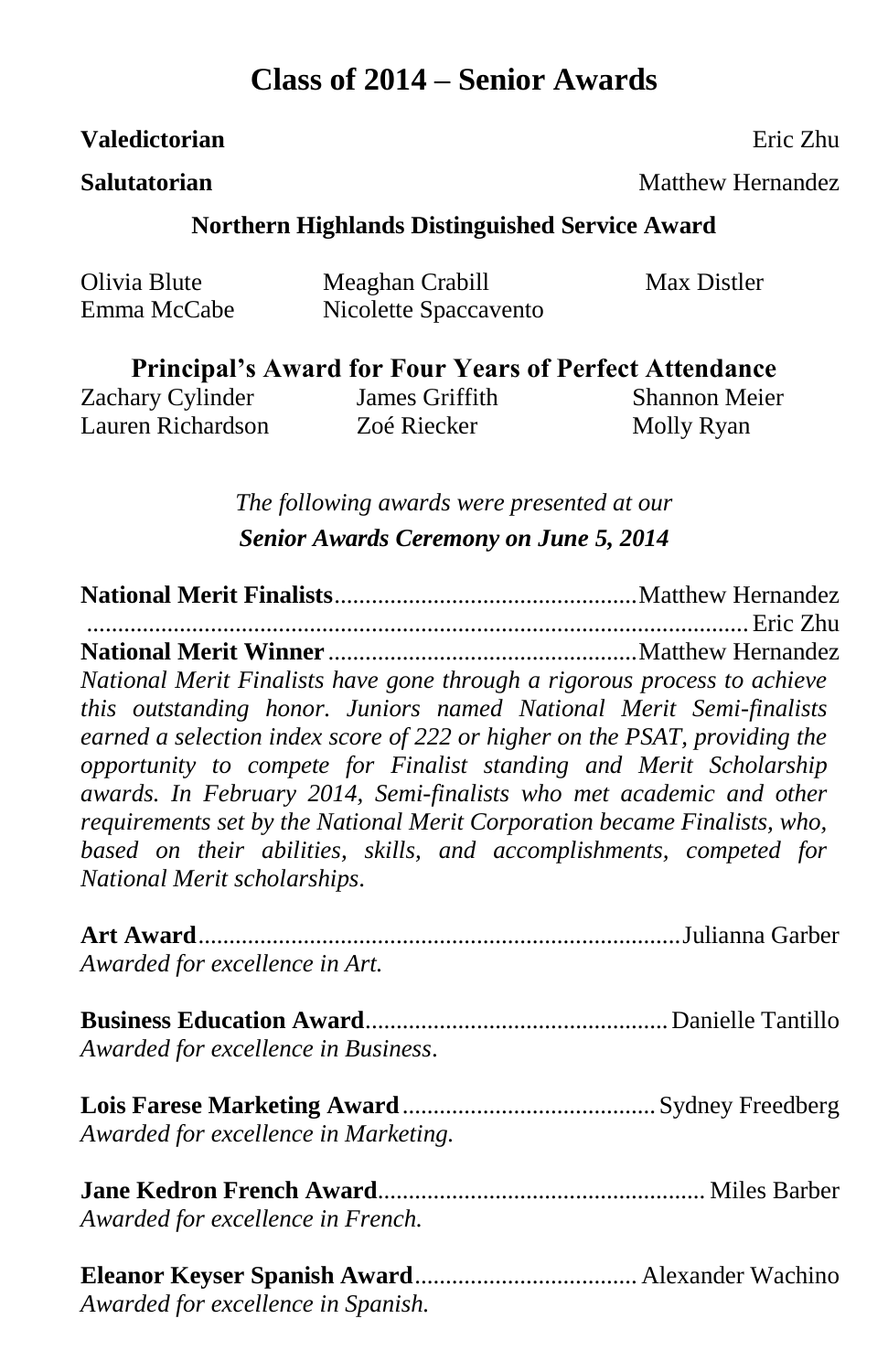**Italian Award** ............................................................ Nicolette Spaccavento *Awarded for excellence in Italian.*

**Latin Award** .............................................................................Brittany Rios *Awarded for excellence in Latin.*

**Chinese Award** ........................................................................Yochevet Yoo *Awarded for excellence in Chinese.*

**Multicultural Award**..............................................................Puneet Binepal *Awarded to a senior who through behavior and actions, is a virtual bridge in the Highlands Community, building harmony, creating understanding and otherwise connecting diverse groups, and cultures in the school community.*

**Science Award** ........................................................................Puneet Binepal *Awarded for excellence in Science.*

**Mathematics Award**.......................................................Matthew Hernandez *Awarded for excellence in Mathematics.*

**Andrew Dunn English Award**..................................................Linnea Smith *Awarded for excellence in English.*

**Robert Hellwig Social Studies Award** .......................... Alexander Wachino *Awarded for excellence in Social Studies.*

**Health & Physical Education Award** ..................................Robert Hinchen *Awarded for excellence in Health & Physical Education.*

**Fine Arts Award**...................................................................... Cynthia Lerch *Awarded for excellence in Fine Arts.*

**Frank Olender Technical Drawing Award**............................Benjamin Lee *Awarded for excellence in Technical Drawing.*

**Television Production Award** .............................................Thomas Hanslin *Awarded for excellence in Television Production.*

| Awarded to a senior for excellence in Drama. |  |
|----------------------------------------------|--|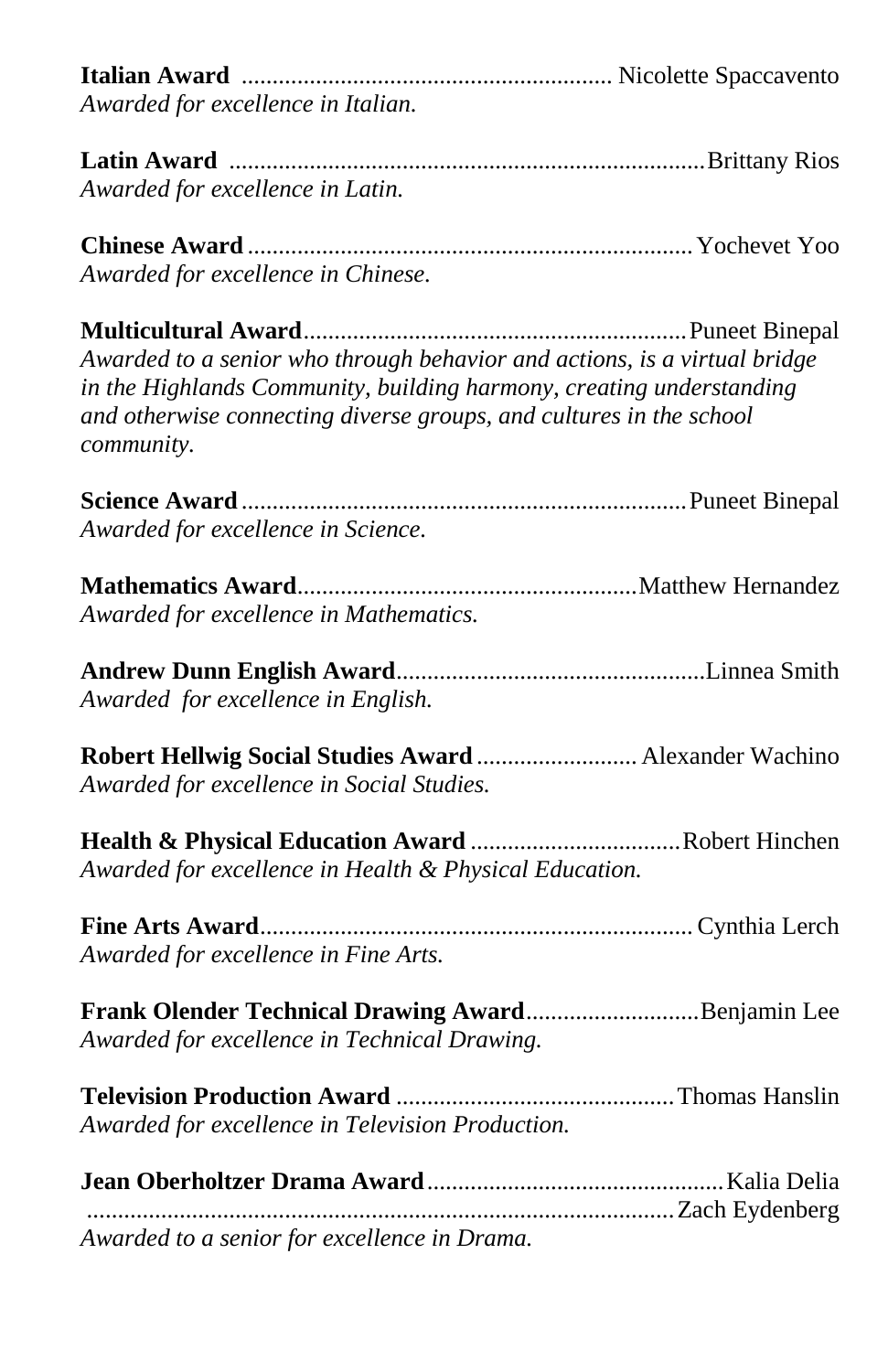**Contini Award**.......................................................................... Alexa Markel

...................................................................................................Jack Castiglia *Awarded to a male and female senior who participated throughout their four years in sports in multiple seasons demonstrating skill, desire to win, outstanding sportsmanship, exemplary attitude, and team spirit.*

#### **Coaches Award.**

Lily Scanzillo............................................................................ Robert Brown Nora Verhoff........................................................................... Matthew Vogel *Awarded to two male and two female seniors who participated in varsity athletics and best demonstrated the values endorsed by the NH Coaching Staff: loyalty, commitment, and citizenship.*

#### **Family & Consumer Sciences Department Excellence Award**

.................................................................................................. Kara Yevchak *Awarded for excellence in Family and Consumer Sciences.*

**John Philip Sousa Award** .......................................................Yochevet Yoo *Awarded for outstanding musicianship, citizenship, leadership, and dedication to the instrumental music program.* 

**Sheila Taylor Vocal Music Award**.......................................... Jamie Tofano *Awarded for outstanding musicianship, citizenship, leadership, and dedication to the music program.*

**Musical Theater Award**............................................................Blair Cagney *Awarded for outstanding contributions to our school's annual musical production.*

**National School Choral Award**............................................ Patricia Wilson *Awarded for outstanding musicianship, participation, dedication, and leadership demonstrated throughout the year by thought, word, and deed.*

**Journalism Award** ................................................................Adelina Colaku *Awarded for excellence in Journalism.*

**Wood Technology Award**........................................................ Tyler Hurwitt *Awarded for craftsmanship in Wood Technology.*

| Awarded by the Student Council to a male and female senior who have |  |
|---------------------------------------------------------------------|--|
| displayed exemplary service to their school, community, and fellow  |  |
| students.                                                           |  |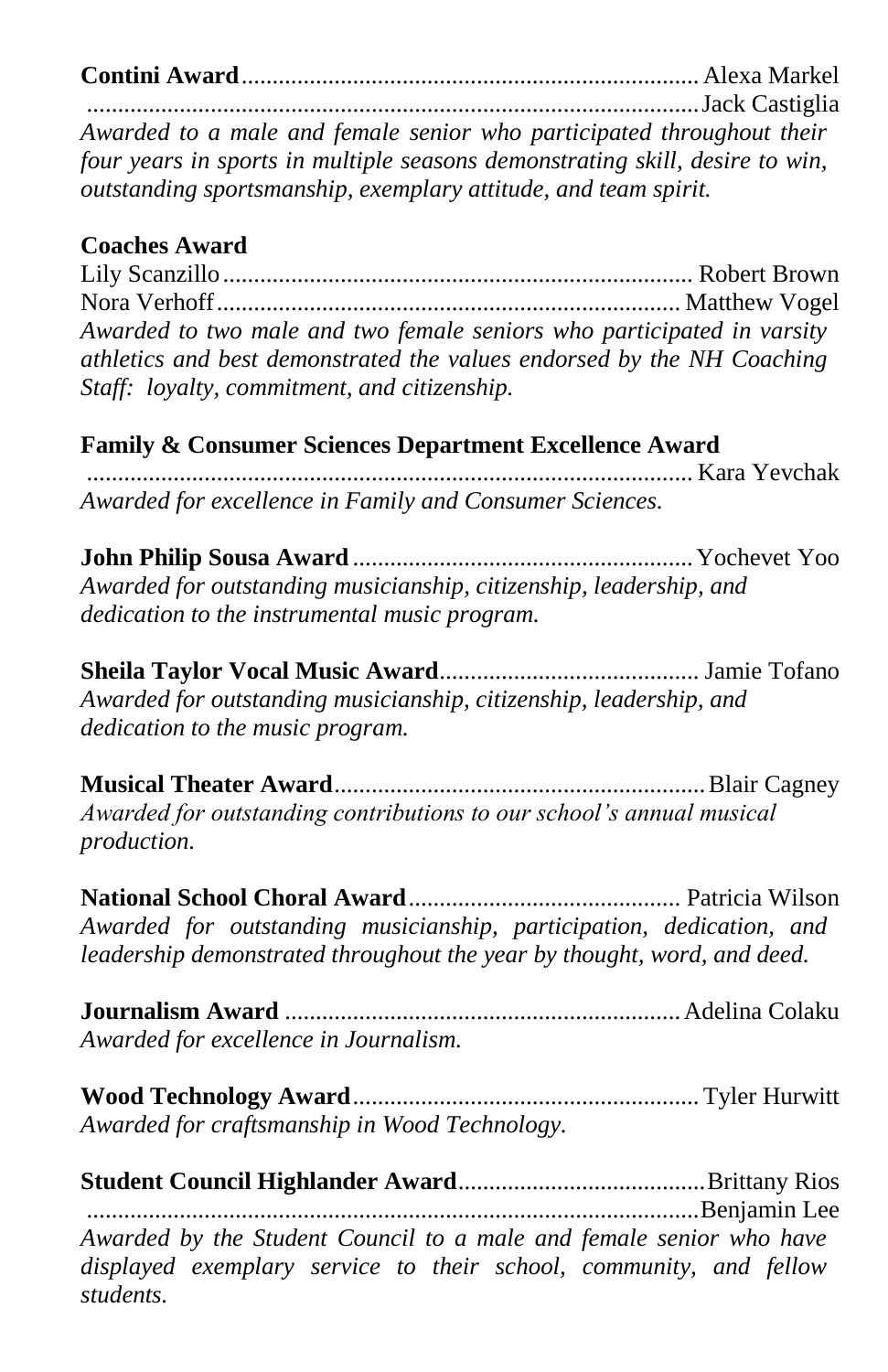**Northern Highlands Home & School Citizenship Award**

....................................................................................................Erin LaRossa ......................................................................................................Max Distler *Awarded by the Home & School Association to a male and female senior who best exemplify good citizenship through integrity, devotion to duty, and unselfish service to others.*

**Jean Phillipe Rameau Award for Music Theory** ......... Faith Hemintakoon *Awarded to a senior for outstanding work in Music Theory. (Jean Phillipe Rameau was the first musician to codify and present the principles of Music Theory in book form; therefore, he is considered the "Father of Music Theory.")*

#### **Music and Performing Arts Association Scholarship**.

....................................................................................................Blair Cagney ................................................................................................ Patricia Wilson *Awarded to a senior for overall commitment to Music and Performing Arts at Northern Highlands, who plans on continuing his/her studies in the Music & Performing Arts field.*

**The Loch & Quay Creative Writing Award** .............................. Clara Kim ................................................................................................ Tina Weingroff *Awarded to a senior who has taken Creative Writing and demonstrated a love for writing above and beyond required assignments; that has been published or participated in special programs such as The Governor's School, contributed and/or worked on the magazine. This award is based on creative writing alone.*

#### **Principal Award**.

.........................................................................................Gregory Giovannoli *Awarded to a senior who demonstrated exemplary character, integrity, and commitment to both school and community life.*

**The Sandy Helfand Memorial Scholarship** ............................Erin LaRossa *Awarded in memory of Howard "Sandy" Helfand to a senior who demonstrates interest in a marketing career and a strong commitment and outstanding success in the DECA program.*

**Woman's Club of Upper Saddle River Award**....................Puneet Binepal *Awarded by the Woman's Club of Upper Saddle River to a senior who demonstrated overall academic excellence.*

**Town Journal Journalism Award** ..................................... Meaghan Crabill *Awarded by the Town Journal for excellence in Journalism.*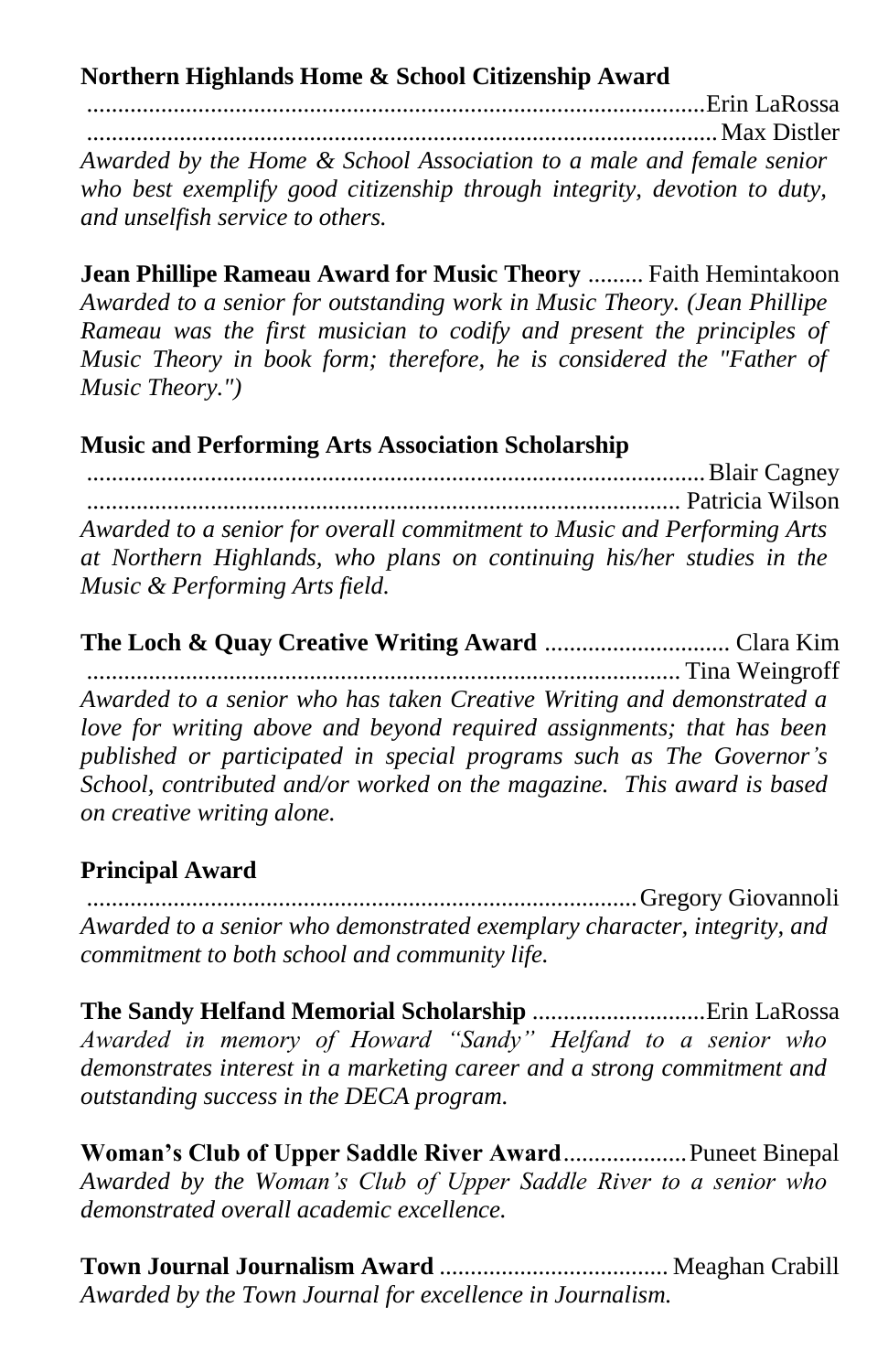#### **Gerry Repole Award**............................................................... Robert Brown

*Awarded by Maria and William Repole in memory of their mother, Gerry, and Michael Repole in memory of his wife, to a senior who has shown dedication, patience, dependability, honesty, and creative abilities in the Performing Arts.*

#### **Saddle River Valley Lions Club Awards**

| Awarded by the Saddle River Valley Lions Club for excellence in: |  |
|------------------------------------------------------------------|--|
|                                                                  |  |
|                                                                  |  |
|                                                                  |  |
|                                                                  |  |

**Upper Saddle River Historical Society Award**...........................Clare Shea *Awarded by the Upper Saddle River Historical Society to a senior for excellence in American History.*

#### **Allendale Woman's Club Computer Science Technology Award**

....................................................................................... Edward Simendinger *Awarded by the Allendale Woman's Club to a senior for excellence in Computer Science Technology.*

**Strasser & Associates, P. C. Legal Award** ..........................Adelina Colaku *Awarded by William Strasser to a senior whose interests and actions have demonstrated a commitment to civic responsibility, and who wishes to pursue a career in law.*

**Nancy Simpson Art Award** ......................................................Seul Gi Kim *In recognition to a senior with artistic and academic achievements who demonstrates both creativity and uniqueness of expression as an artist.*

**Dennis Rouse Teens for Life Scholarship** .............................Alexa Abrams ................................................................................................... Sohil Khanna *Awarded by Teens for Life in honor of Dennis Rouse, a beloved Social Studies Teacher at Northern Highlands, to a male and female senior who have demonstrated, through word and deed, exceptional character, integrity, a love for life, and consideration for others.*

**Dick Meighan Memorial Scholarship** ......................................Nicole Miko Christina Sonageri *In memory of Dick Meighan, an Upper Saddle River resident, this community service scholarship is offered to a graduating senior from Upper Saddle River, Allendale, Ho-Ho-Kus or Saddle River who will attend an accredited two or four year college. This scholarship will be awarded to a student(s) in good academic standing who has gone the "extra mile" helping others.*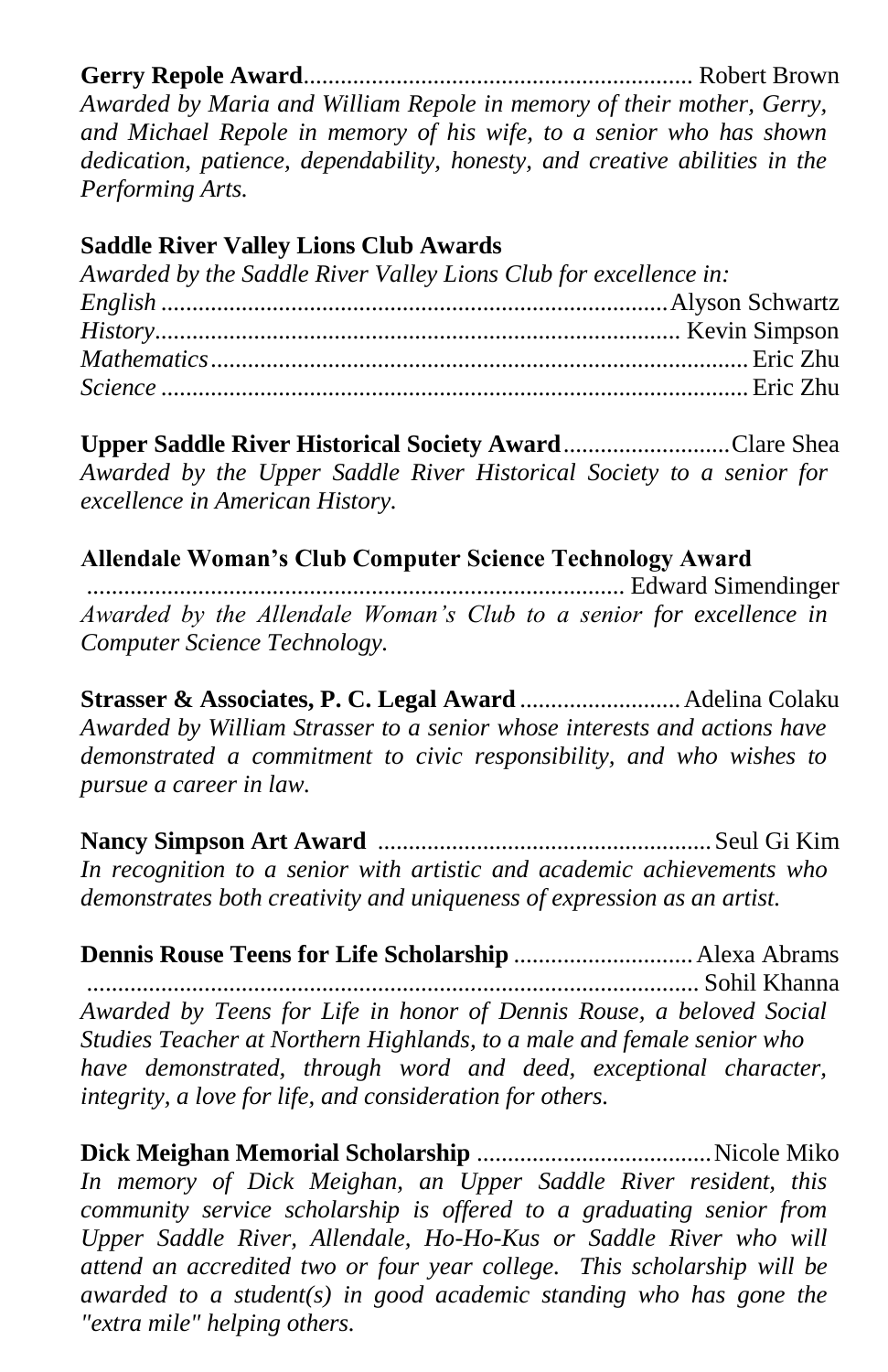#### **Community Parent/Teacher Awards**

*Each of our four Parent/Teacher Organizations sponsors an award for one of their past students who has demonstrated, through word and deed, commitment to both school and community*

#### **The Northern Highlands Education Association Scholarship**

....................................................................................................Eleni Backos ........................................................................................... Alejandro Onorato

*Awarded to a deserving senior who is inspired to pursue a career in public service, including government, public education, public health, social work, and non-profit organizations. Candidates were required to submit an essay in which they describe their desire to and motivation for pursuing a career in the public arena, as well as their current plans to do so. The NHEA Scholarship committee selects a recipient who best exemplifies the character and mindset of a true public servant.*

**Patricia Riccobene Memorial Scholarship**............................ Kara Yevchak *Established in memory of school librarian, Patricia Riccobene, to a senior who plans to pursue a career in education.*

**The Lacey Benvenuto Award**........................................ Kuhan Mahendraraj *Awarded to a senior who exemplifies Lacey's characteristic zest for life and shares that enthusiasm with classmates, teachers, friends, teammates, family and the community. Through well-rounded involvement in a variety of activities ranging from sports to clubs and civic organizations, the recipient is an individual who lovingly shares his or her time and talents with others, radiating the warmth, caring, exuberance and enthusiasm that Lacey gave so selflessly.*

**Sarang Scholarship** ................................................................Danielle Sirubi ..................................................................................... Nicolette Spaccavento

*"Sarang" in Korean means love. This scholarship recognition is awarded to a male and female student who has consistently demonstrated kindness, compassion, and respect towards others during their time at Northern Highlands.* 

*"A loving heart is the beginning of all knowledge." ~Thomas Carlyle*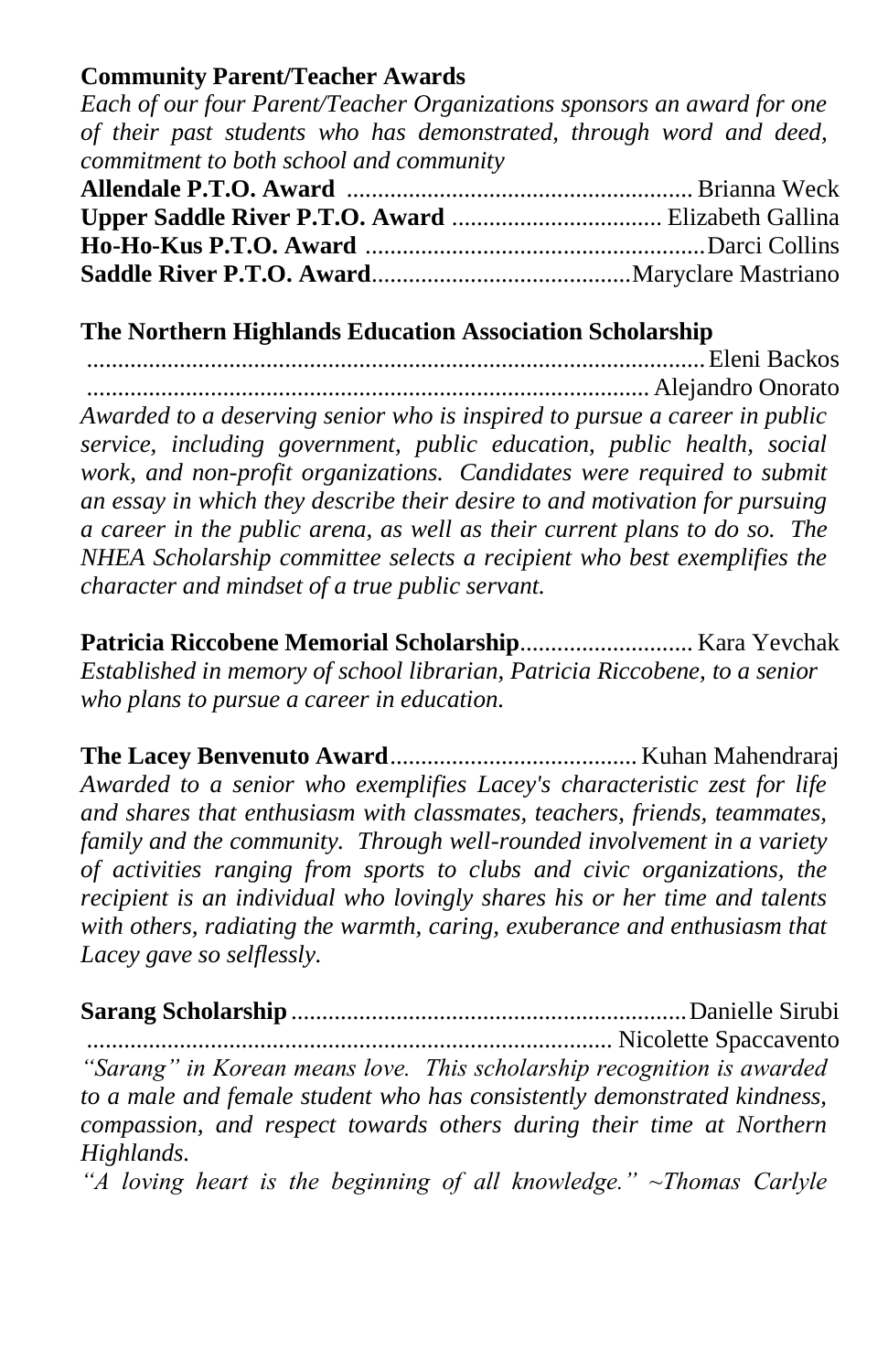**Lillian and Stiles Thomas Scholarship**.................................. Karli Montick *Awarded by the Fyke Nature Association to a senior who is pursuing a college degree in the environmental sciences and who has shown a commitment to community service, especially in recycling or related efforts, environmental projects, or other related endeavors. The student should have maintained an A-B average. In addition to academic qualifications, candidates had to submit an essay presenting their ideas on how to improve the environment.*

**Friends of the Library Award**......................................................... Eric Zhu *Awarded by the Friends of the Upper Saddle River and Allendale Libraries to a senior who best completed an essay responding to the topic on how libraries have shaped his/her life.*

**U.S. Marine Semper Fidelis Music Award** .............................Linnea Smith *Awarded by the U.S. Marine Corps to a high school musician who embodies the virtues admired by the Marine Corps. The honored musician displays leadership, endurance, enthusiasm, dependability, loyalty, and a commitment to the music program. To help schools recognize the achievements and sacrifices student musicians make, the Marine Corps provides this "Semper Fidelis Music Award."* 

**U.S. Marine Corps Scholastic Excellence Award**.............Danielle Tantillo .................................................................................................Eric Macksoud *Awarded by the U.S. Marine Corps to a senior for displaying courage and demonstrating a commitment to their studies by maintaining a minimum of 3.5 G.P.A. This student has honored their school by their spirited attendance and participation in school activities.* 

**Appointment to U.S. Naval Academy**.................................. Matthew Vogel *This scholarship was awarded by the U.S. Naval Academy to a senior who will be attending the U.S. Naval Academy.* 

**Appointment to West Point**..........................................................Clare Shea *Awarded by the West Point Military Academy to a senior who will be attending West Point.*

**New Jersey Scholar Athlete Award**........................................... Allison Lee ......................................................................................................Cal Portnoy *Awarded by the New Jersey State Interscholastic Athletic Association to a male and female senior who have earned a minimum of two varsity letters, ranked academically in the top 20% of their class and provided service within the school and/or community.*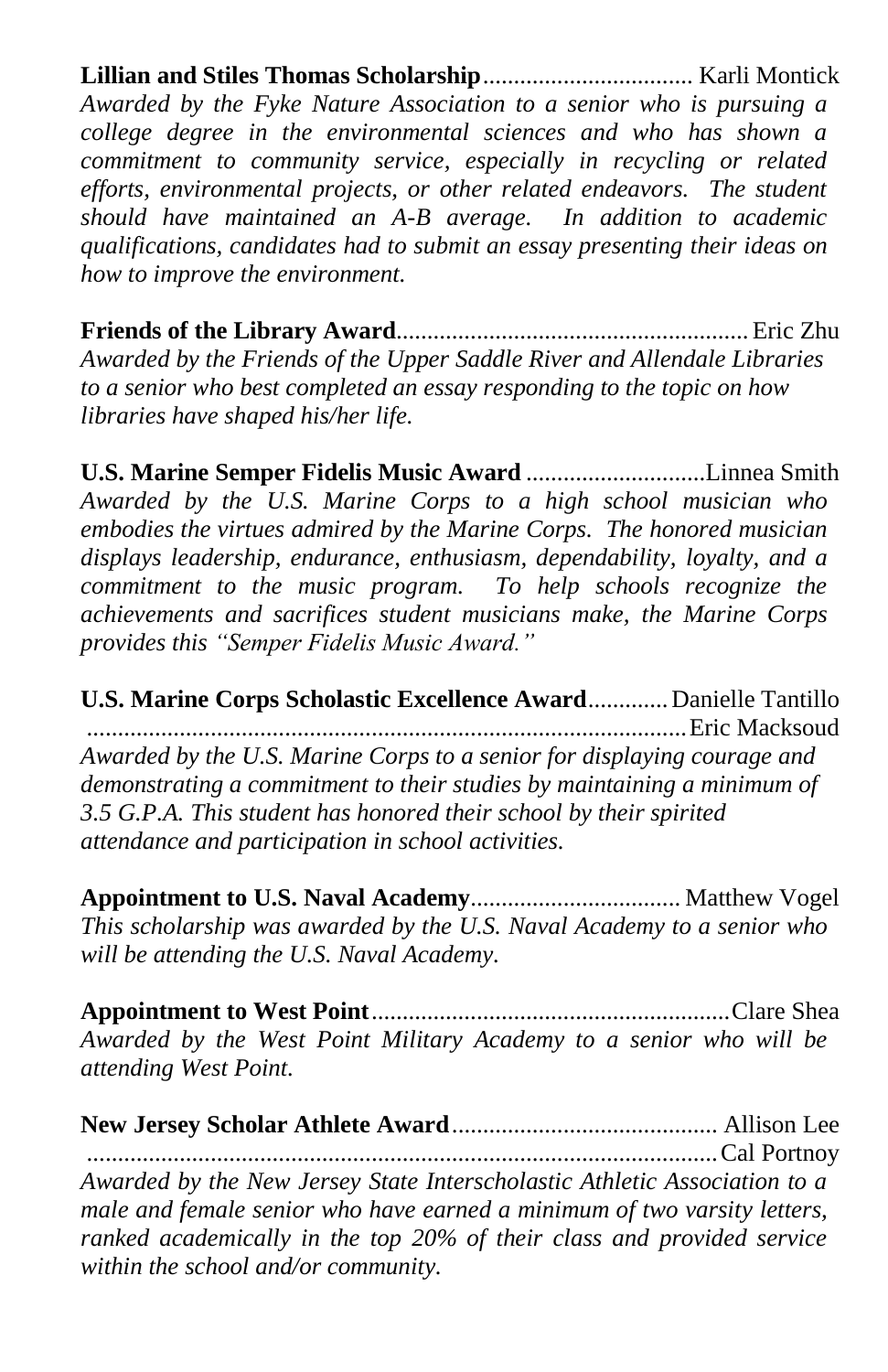**Distinguished Athlete Award** .............................................. Alexandra Shell ......................................................................................................Max Distler

*Awarded by the U.S. Marine Corps to a male and female senior for displaying courage, poise, self-confidence, and leadership as a high school athlete.*

**New Jersey Outstanding Scholar Athlete Award**...... Holden Rosen Grupp *Awarded by the New Jersey State Interscholastic Athletic Association to a senior athlete based on academic achievement along with school and community citizenship.*

**Bergen County Coaches Outstanding Athlete Award** ....Brandon Latierno *Awarded by the Bergen County Coaches Association to a male senior athlete who represents the many qualities that Northern Highlands athletes should possess.*

**Bergen County Coaches Multi Sport Season Award**............. Kyle Jacober ..................................................................................................Moise Walters *Awarded by the Bergen County Coaches Association to male senior athletes who have participated in multiple sport seasons over four years and have demonstrated excellence both on and off the field.*

**Bergen County Women Coaches Multi Sport Season Award...................** .............................................................................................. Leah McDonagh ..............................................................................................Rebecca Trattner *Awarded by the Bergen County Coaches Association to female senior athletes who have participated in multiple sport seasons over four years and have demonstrated excellence both on and off the field.*

**Bergen County Women Coaches Association Award**................Clare Shea *Awarded by the Bergen County Women Coaches Association to a female senior athlete who best represents the many qualities that Northern Highlands athletes should possess.*

**U.S. Army Reserve National Scholar Athlete Award** ....... Lauren O'Keefe ..............................................................................................Thomas Cosgriff *Awarded by the U.S. Army Reserve to a male and female senior who have demonstrated excellence in the classroom and on the athletic field.* 

**Edward N. Fitzpatrick Award**.................................................Sasha Brown .............................................................................................. Kyle Wilczynski *Awarded in memory of Edward Fitzpatrick, to a male and female senior who have demonstrated the characteristics of selflessness, generosity of spirit, and dedication to the "success of the team" while participating in athletics at Northern Highlands.*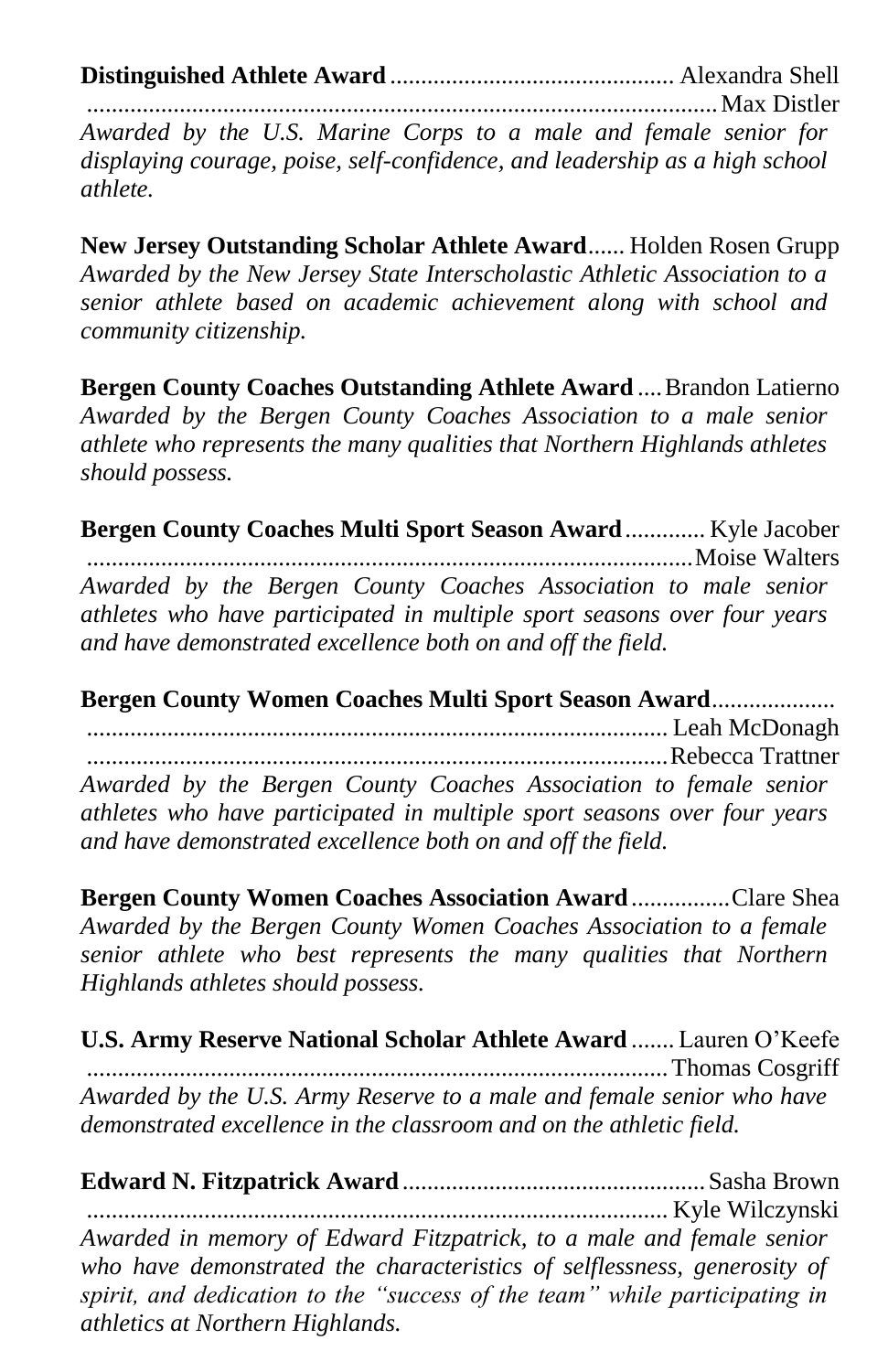**Big North Conference Student Athlete Award** ...............Madison Facciola ................................................................................................ Kevin Simpson *Awarded to a male and female senior who were recognized for their outstanding athletic and academic achievements by the athletic league, the Big North Conference.*

#### **Herb Cohen Sports Association Scholastic Achievement Award**

Alexandra Garrett..................................................................Jared Mezzatesta Madeline Heaney ............................................................Christopher Nardone *Awarded by the Sports Association to male and female seniors who have lettered twice in their high school career, at least once as a senior, attained a 3.0 average over their high school career, and committed to attend an accredited two or four year college. The recipients must have displayed, both on and off the field, a positive attitude, leadership ability, served as a role model, and submitted an essay on a topic selected by the Sports Association.*

**New Jersey State Interscholastic Athletic Association National Women In Sports Award**.................................................................. Madison Dunbar

*Awarded by the N.J. State Interscholastic Athletic Association to an outstanding female student athlete in recognition of National Women in Sports Day.*

**A John Uhlmann Scholarship Award** ...................................Anna Richard ................................................................................................Robert Hinchen *Awarded by A. John Uhlmann III Memorial Foundation to a male and female senior athlete in recognition of outstanding athletic achievement and understanding of the importance of good sportsmanship.*

**The Americans Soccer Club Scholarship** ............................... Caitlyn Bach *....................................................................................................*Dylan Schick *Awarded to a male and female senior residing in the towns of Allendale, Upper Saddle River, Ho-Ho-Kus, and Saddle River who have played soccer and displayed commitment and sportsmanship to the game of soccer at Northern Highlands.*

**Eduardo Pena Memorial Scholarship** .....................................Nicole Miko ...................................................................................................Jaiden Martin *Awarded to a male and female soccer player who resides in Allendale, Upper Saddle River, Ho-Ho-Kus or Saddle River who has played soccer at least one year at the Varsity level. Applicant must submit an essay explaining their deep appreciation for family as well as the importance of soccer in their lives.*